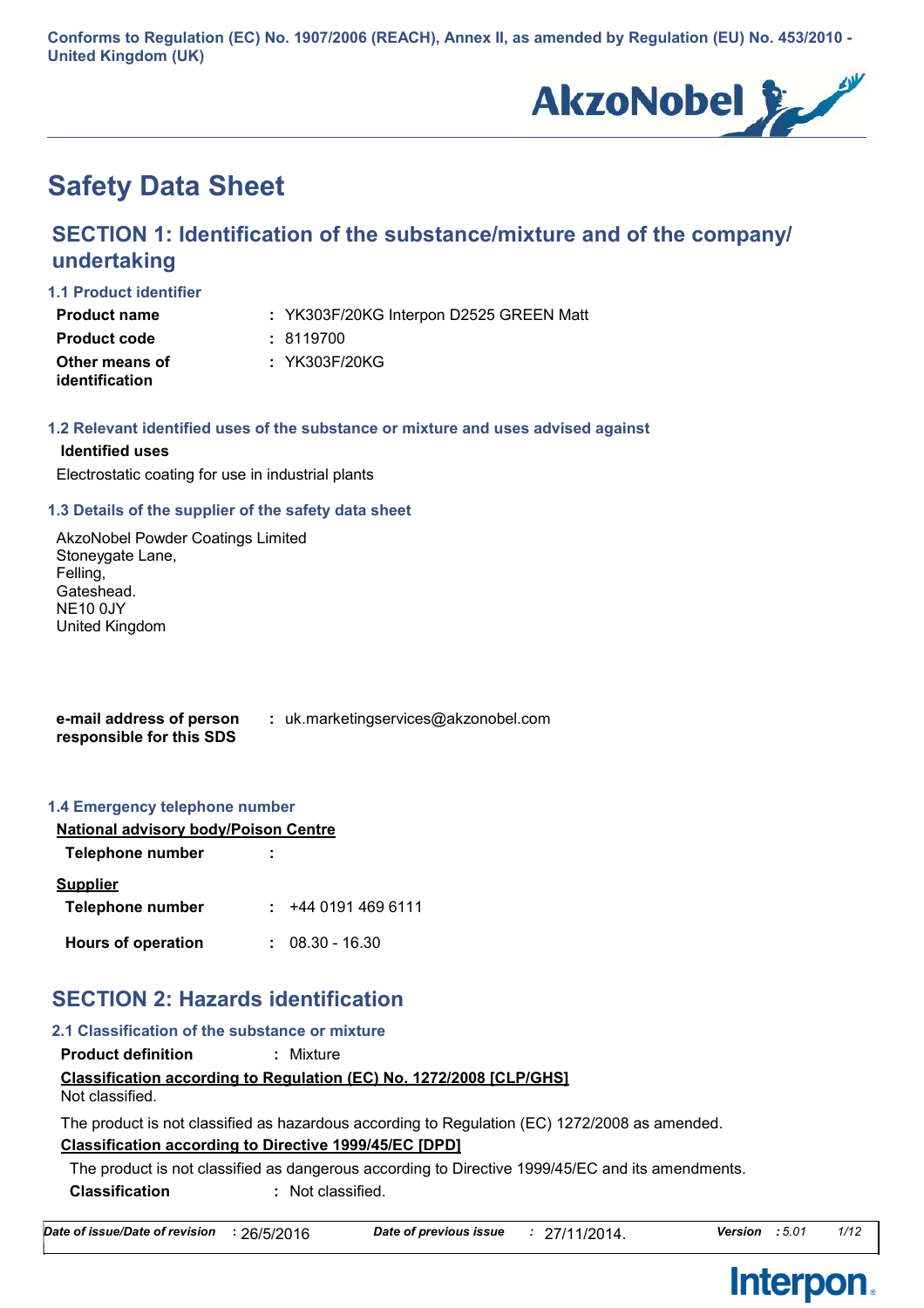

Interpon.

See Section 11 for more detailed information on health effects and symptoms. See Section 16 for the full text of the R phrases or H statements declared above.

| 2.2 Label elements                                                                                                                                       |                                                   |
|----------------------------------------------------------------------------------------------------------------------------------------------------------|---------------------------------------------------|
| <b>Signal word</b>                                                                                                                                       | : No signal word.                                 |
| <b>Hazard statements</b>                                                                                                                                 | No known significant effects or critical hazards. |
| <b>Precautionary statements</b>                                                                                                                          |                                                   |
| <b>Prevention</b>                                                                                                                                        | : Not applicable.                                 |
| <b>Response</b>                                                                                                                                          | Not applicable.                                   |
| <b>Storage</b>                                                                                                                                           | : Not applicable.                                 |
| <b>Disposal</b>                                                                                                                                          | : Not applicable.                                 |
| <b>Supplemental label</b><br>elements                                                                                                                    | : Not applicable.                                 |
| <b>Annex XVII - Restrictions</b><br>on the manufacture,<br>placing on the market and<br>use of certain dangerous<br>substances, mixtures and<br>articles | : Not applicable.                                 |
| <b>Special packaging requirements</b>                                                                                                                    |                                                   |
| <b>Containers to be fitted</b><br>with child-resistant<br>fastenings                                                                                     | : Not applicable.                                 |
| <b>Tactile warning of danger : Not applicable.</b>                                                                                                       |                                                   |

#### **2.3 Other hazards**

| Other hazards which do       | : Fine dust clouds may form explosive mixtures with air. Handling and/or processing |
|------------------------------|-------------------------------------------------------------------------------------|
| not result in classification | of this material may generate a dust which can cause mechanical irritation of the   |
|                              | eyes, skin, nose and throat.                                                        |

### **SECTION 3: Composition/information on ingredients**

**3.2 Mixtures :** Mixture

There are no ingredients present which, within the current knowledge of the supplier and in the concentrations applicable, are classified as hazardous to health or the environment, are PBTs or vPvBs or have been assigned a workplace exposure limit and hence require reporting in this section.

### **SECTION 4: First aid measures**

#### **4.1 Description of first aid measures**

| General                        | : In all cases of doubt, or when symptoms persist, seek medical attention. Never give<br>anything by mouth to an unconscious person. If unconscious, place in recovery<br>position and seek medical advice. |
|--------------------------------|-------------------------------------------------------------------------------------------------------------------------------------------------------------------------------------------------------------|
| Eye contact                    | : Remove contact lenses, irrigate copiously with clean, fresh water, holding the<br>eyelids apart for at least 10 minutes and seek immediate medical advice.                                                |
| <b>Inhalation</b>              | : Remove to fresh air. Keep person warm and at rest. If not breathing, if breathing is<br>irregular or if respiratory arrest occurs, provide artificial respiration or oxygen by<br>trained personnel.      |
| <b>Skin contact</b>            | : Remove contaminated clothing and shoes. Wash skin thoroughly with soap and<br>water or use recognised skin cleanser. Do NOT use solvents or thinners.                                                     |
| Ingestion                      | : If swallowed, seek medical advice immediately and show the container or label.<br>Keep person warm and at rest. Do NOT induce vomiting.                                                                   |
| Date of issue/Date of revision | 2/12<br>Date of previous issue<br>:5.01<br>Version<br>: 26/5/2016<br>: 27/11/2014                                                                                                                           |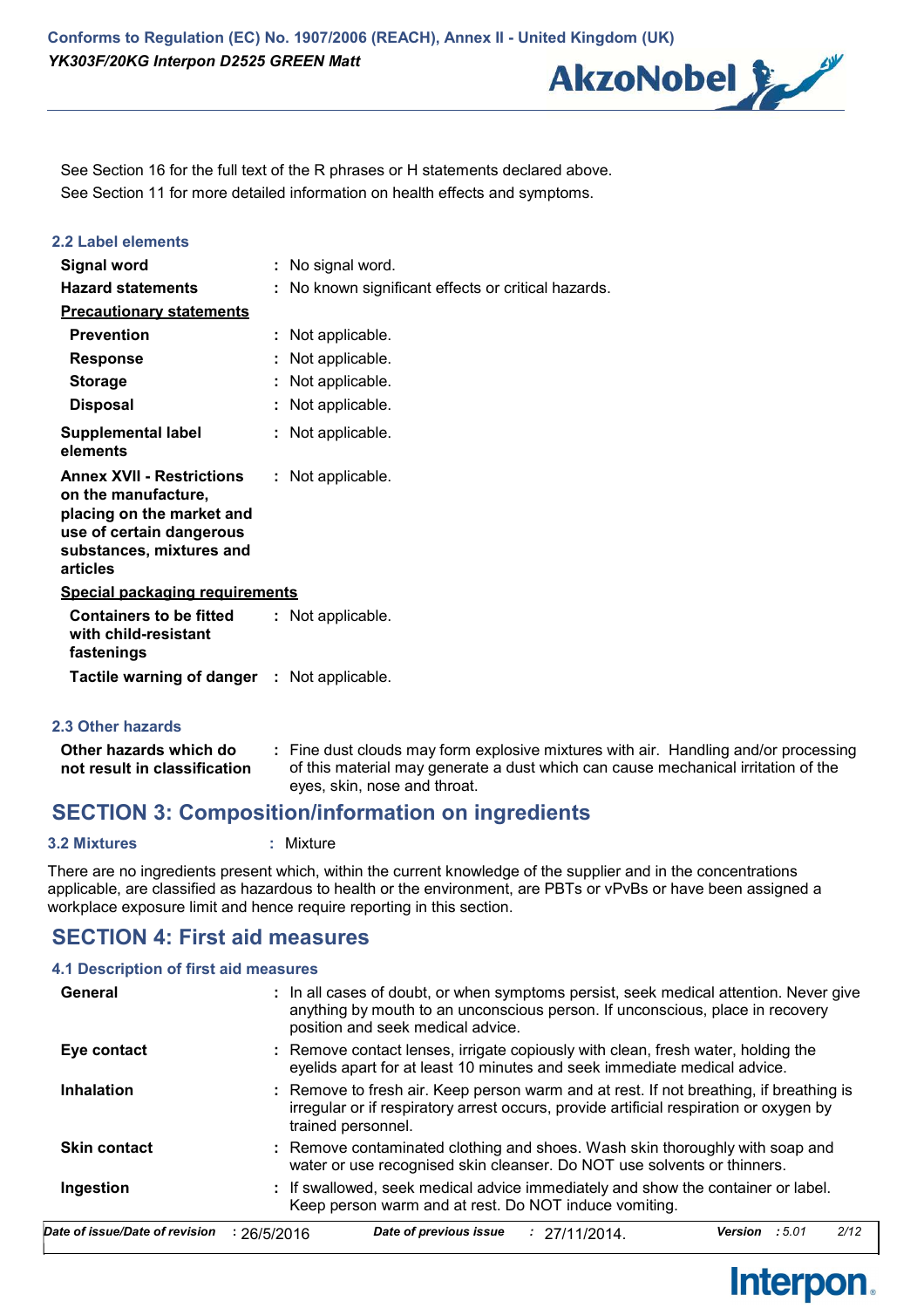

#### **Protection of first-aiders :** No action shall be taken involving any personal risk or without suitable training.

#### **4.2 Most important symptoms and effects, both acute and delayed**

There are no data available on the mixture itself. The mixture has been assessed following the conventional method of the CLP Regulation (EC) No 1272/2008 and is classified for toxicological properties accordingly. See Sections 2 and 3 for details.

This takes into account, where known, delayed and immediate effects and also chronic effects of components from short-term and long-term exposure by oral, inhalation and dermal routes of exposure and eye contact. Coating powders can cause localised skin irritation in folds of the skin or under tight clothing.

#### **4.3 Indication of any immediate medical attention and special treatment needed**

| Notes to physician         | : In case of inhalation of decomposition products in a fire, symptoms may be delayed.<br>The exposed person may need to be kept under medical surveillance for 48 hours. |
|----------------------------|--------------------------------------------------------------------------------------------------------------------------------------------------------------------------|
| <b>Specific treatments</b> | : No specific treatment.                                                                                                                                                 |

See toxicological information (Section 11)

### **SECTION 5: Firefighting measures**

| 5.1 Extinguishing media                                   |                                                                                 |  |
|-----------------------------------------------------------|---------------------------------------------------------------------------------|--|
| Suitable extinguishing<br>media                           | : Recommended: alcohol-resistant foam, $CO2$ blanket, water spray or mist.      |  |
| Unsuitable extinguishing<br>media                         | : Do not use water jet.<br>Do not use inert gas under high pressure (e.g. CO2). |  |
| 5.2 Special hazards arising from the substance or mixture |                                                                                 |  |
| <b>Hazards from the</b>                                   | : Fire will produce dense black smoke. Exposure to decomposition products may   |  |

| substance or mixture   | cause a health hazard.                                                       |
|------------------------|------------------------------------------------------------------------------|
| Hazardous thermal      | Decomposition products may include the following materials: carbon monoxide, |
| decomposition products | carbon dioxide, smoke, oxides of nitrogen.                                   |

#### **5.3 Advice for firefighters**

| Special protective actions<br>for fire-fighters          | : Cool closed containers exposed to fire with water. Do not release runoff from fire to<br>drains or watercourses. |
|----------------------------------------------------------|--------------------------------------------------------------------------------------------------------------------|
| <b>Special protective</b><br>equipment for fire-fighters | : Appropriate breathing apparatus may be required.                                                                 |

### **SECTION 6: Accidental release measures**

#### **6.1 Personal precautions, protective equipment and emergency procedures**

| For non-emergency<br>personnel | : Exclude sources of ignition and ventilate the area. Avoid breathing dust. Refer to<br>protective measures listed in sections 7 and 8.                                                                                                           |
|--------------------------------|---------------------------------------------------------------------------------------------------------------------------------------------------------------------------------------------------------------------------------------------------|
|                                | <b>For emergency responders</b> : If specialised clothing is required to deal with the spillage, take note of any<br>information in Section 8 on suitable and unsuitable materials. See also the<br>information in "For non-emergency personnel". |

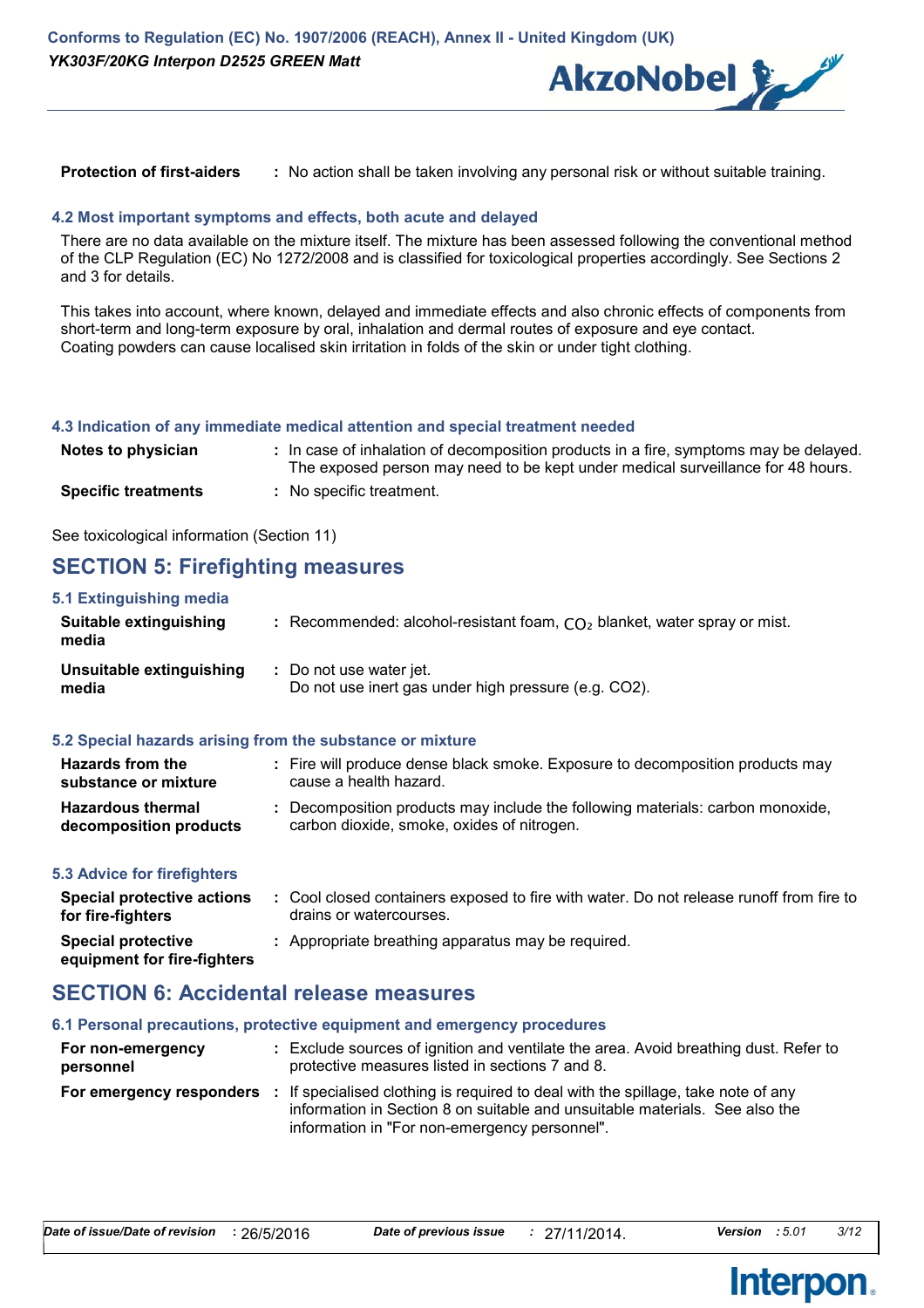

| <b>6.2 Environmental</b><br>precautions                        | : Do not allow to enter drains or watercourses. If the product contaminates lakes,<br>rivers, or sewers, inform the appropriate authorities in accordance with local<br>regulations.                                                                        |
|----------------------------------------------------------------|-------------------------------------------------------------------------------------------------------------------------------------------------------------------------------------------------------------------------------------------------------------|
| 6.3 Methods and material<br>for containment and<br>cleaning up | : Contain and collect spillage with an electrically protected vacuum cleaner or by wet-<br>brushing and place in container for disposal according to local regulations (see<br>section 13). Do not use a dry brush as dust clouds or static can be created. |
| 6.4 Reference to other<br><b>sections</b>                      | : See Section 1 for emergency contact information.<br>See Section 8 for information on appropriate personal protective equipment.<br>See Section 13 for additional waste treatment information.                                                             |

### **SECTION 7: Handling and storage**

The information in this section contains generic advice and guidance. The list of Identified Uses in Section 1 should be consulted for any available use-specific information provided in the Exposure Scenario(s).

**Advice should be taken from a competent occupational health practitioner on the assessment of employees with skin or respiratory complaints before the individual is exposed to the uncured product.**

| : Precautions should be taken to prevent the formation of dusts in concentrations<br>above flammable, explosive or occupational exposure limits.<br>handling<br>Electrical equipment and lighting should be protected to appropriate standards to<br>prevent dust coming into contact with hot surfaces, sparks or other ignition sources.<br>Mixture may charge electrostatically: always use earthing leads when transferring<br>from one container to another.<br>Operators should wear antistatic footwear and clothing and floors should be of the<br>conducting type.<br>Keep away from heat, sparks and flame.<br>Avoid contact with skin and eyes. Avoid the inhalation of dust, particulates, spray or<br>mist arising from the application of this mixture. Avoid inhalation of dust from<br>sanding.<br>Eating, drinking and smoking should be prohibited in areas where this material is<br>handled, stored and processed.<br>Put on appropriate personal protective equipment (see Section 8).<br>Always keep in containers made from the same material as the original one.<br>Comply with the health and safety at work laws.<br>Do not allow to enter drains or watercourses. | <b>7.1 Precautions for safe</b> |
|-----------------------------------------------------------------------------------------------------------------------------------------------------------------------------------------------------------------------------------------------------------------------------------------------------------------------------------------------------------------------------------------------------------------------------------------------------------------------------------------------------------------------------------------------------------------------------------------------------------------------------------------------------------------------------------------------------------------------------------------------------------------------------------------------------------------------------------------------------------------------------------------------------------------------------------------------------------------------------------------------------------------------------------------------------------------------------------------------------------------------------------------------------------------------------------------------|---------------------------------|
|-----------------------------------------------------------------------------------------------------------------------------------------------------------------------------------------------------------------------------------------------------------------------------------------------------------------------------------------------------------------------------------------------------------------------------------------------------------------------------------------------------------------------------------------------------------------------------------------------------------------------------------------------------------------------------------------------------------------------------------------------------------------------------------------------------------------------------------------------------------------------------------------------------------------------------------------------------------------------------------------------------------------------------------------------------------------------------------------------------------------------------------------------------------------------------------------------|---------------------------------|

#### **7.2 Conditions for safe storage, including any incompatibilities**

Store in accordance with local regulations.

#### **Additional information on storage conditions**

Observe label precautions. Store in a dry, cool and well-ventilated area. Keep away from heat and direct sunlight. Keep container tightly closed.

Keep away from sources of ignition. No smoking. Prevent unauthorised access. Containers that have been opened must be carefully resealed and kept upright to prevent leakage.

| 7.3 Specific end use(s)    |                  |
|----------------------------|------------------|
| <b>Recommendations</b>     | : Not available. |
| Industrial sector specific | : Not available. |
| solutions                  |                  |

**Interpon.** 

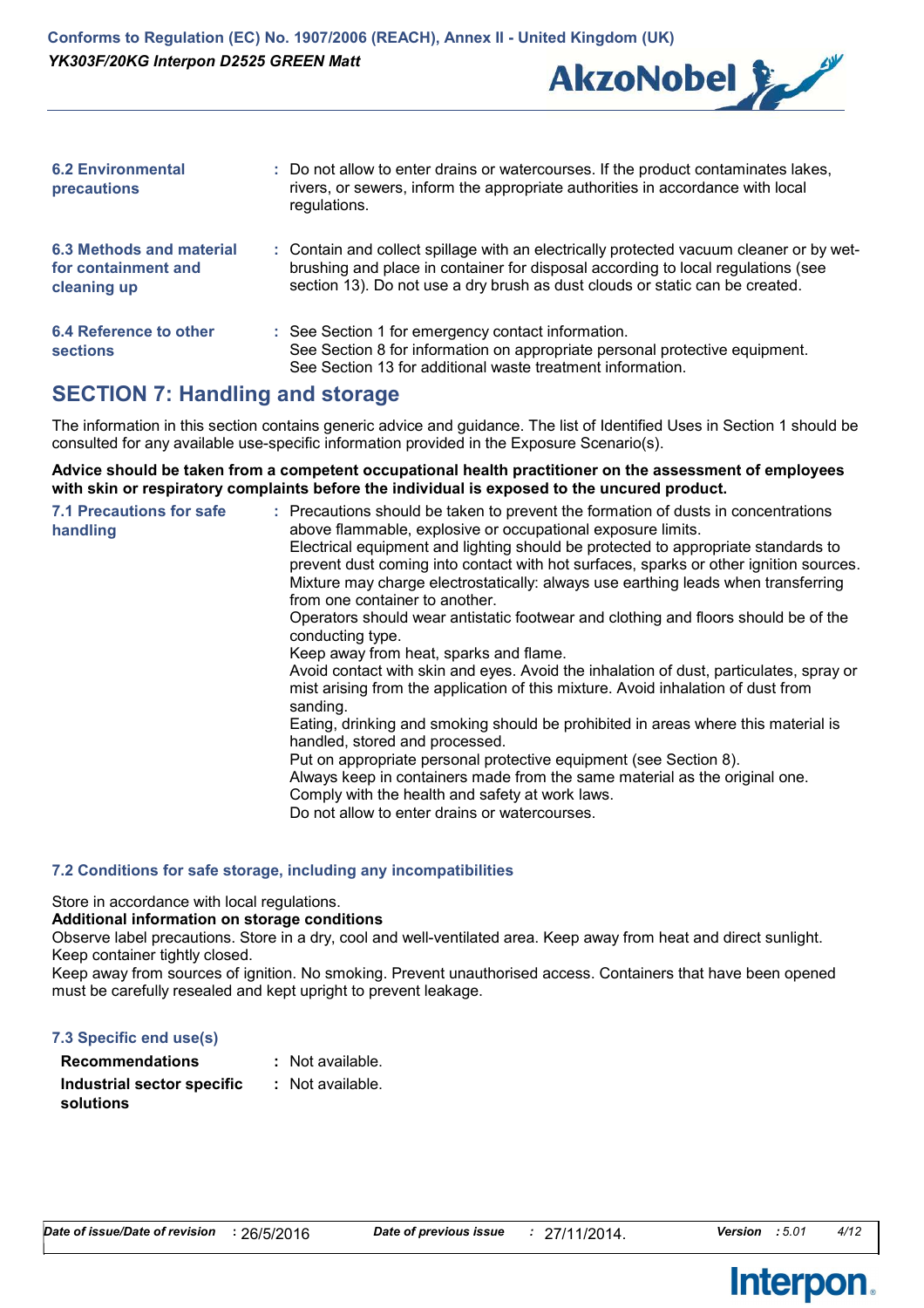

### **SECTION 8: Exposure controls/personal protection**

The information in this section contains generic advice and guidance. Information is provided based on typical anticipated uses of the product. Additional measures might be required for bulk handling or other uses that could significantly increase worker exposure or environmental releases.

#### **8.1 Control parameters**

#### **Occupational exposure limits**

| Product/ingredient name | <b>Exposure limit values</b>                            |
|-------------------------|---------------------------------------------------------|
| l barium sulfate        | <b>EH40/2005 WELs (United Kingdom (UK), 12/2011).</b>   |
|                         | TWA: 10 mg/m <sup>3</sup> 8 hours. Form: inhalable dust |
|                         | TWA: 4 mg/m <sup>3</sup> 8 hours. Form: respirable dust |
| l titanium dioxide      | EH40/2005 WELs (United Kingdom (UK), 12/2011).          |
|                         | TWA: 10 mg/m <sup>3</sup> 8 hours. Form: inhalable dust |
|                         | TWA: 4 mg/m <sup>3</sup> 8 hours. Form: respirable dust |
|                         |                                                         |

**Recommended monitoring : If this product contains ingredients with exposure limits, personal, workplace procedures** atmosphere or biological monitoring may be required to determine the effectiveness of the ventilation or other control measures and/or the necessity to use respiratory protective equipment. Reference should be made to monitoring standards, such as the following: European Standard EN 689 (Workplace atmospheres - Guidance for the assessment of exposure by inhalation to chemical agents for comparison with limit values and measurement strategy) European Standard EN 14042 (Workplace atmospheres - Guide for the application and use of procedures for the assessment of exposure to chemical and biological agents) European Standard EN 482 (Workplace atmospheres - General requirements for the performance of procedures for the measurement of chemical agents) Reference to national guidance documents for methods for the determination of hazardous substances will also be required.

#### **DNELs/DMELs**

No DNELs/DMELs available.

#### **PNECs**

No PNECs available

#### **8.2 Exposure controls**

| Appropriate engineering<br>controls   | : Avoid breathing dust. Where reasonably practicable, this should be achieved by the<br>use of local exhaust ventilation and good general extraction. If these are not<br>sufficient to maintain exposure to dusts below the OEL, suitable respiratory<br>protection must be worn.                                                                                                                |
|---------------------------------------|---------------------------------------------------------------------------------------------------------------------------------------------------------------------------------------------------------------------------------------------------------------------------------------------------------------------------------------------------------------------------------------------------|
| <b>Individual protection measures</b> |                                                                                                                                                                                                                                                                                                                                                                                                   |
| Hygiene measures                      | : Wash hands, forearms and face thoroughly after handling chemical products, before<br>eating, smoking and using the lavatory and at the end of the working period.<br>Appropriate techniques should be used to remove potentially contaminated clothing.<br>Wash contaminated clothing before reusing. Ensure that eyewash stations and<br>safety showers are close to the workstation location. |
| <b>Eye/face protection</b>            | : Safety eyewear should be used when there is a likelihood of exposure.                                                                                                                                                                                                                                                                                                                           |
| <b>Skin protection</b>                |                                                                                                                                                                                                                                                                                                                                                                                                   |

**Hand protection**

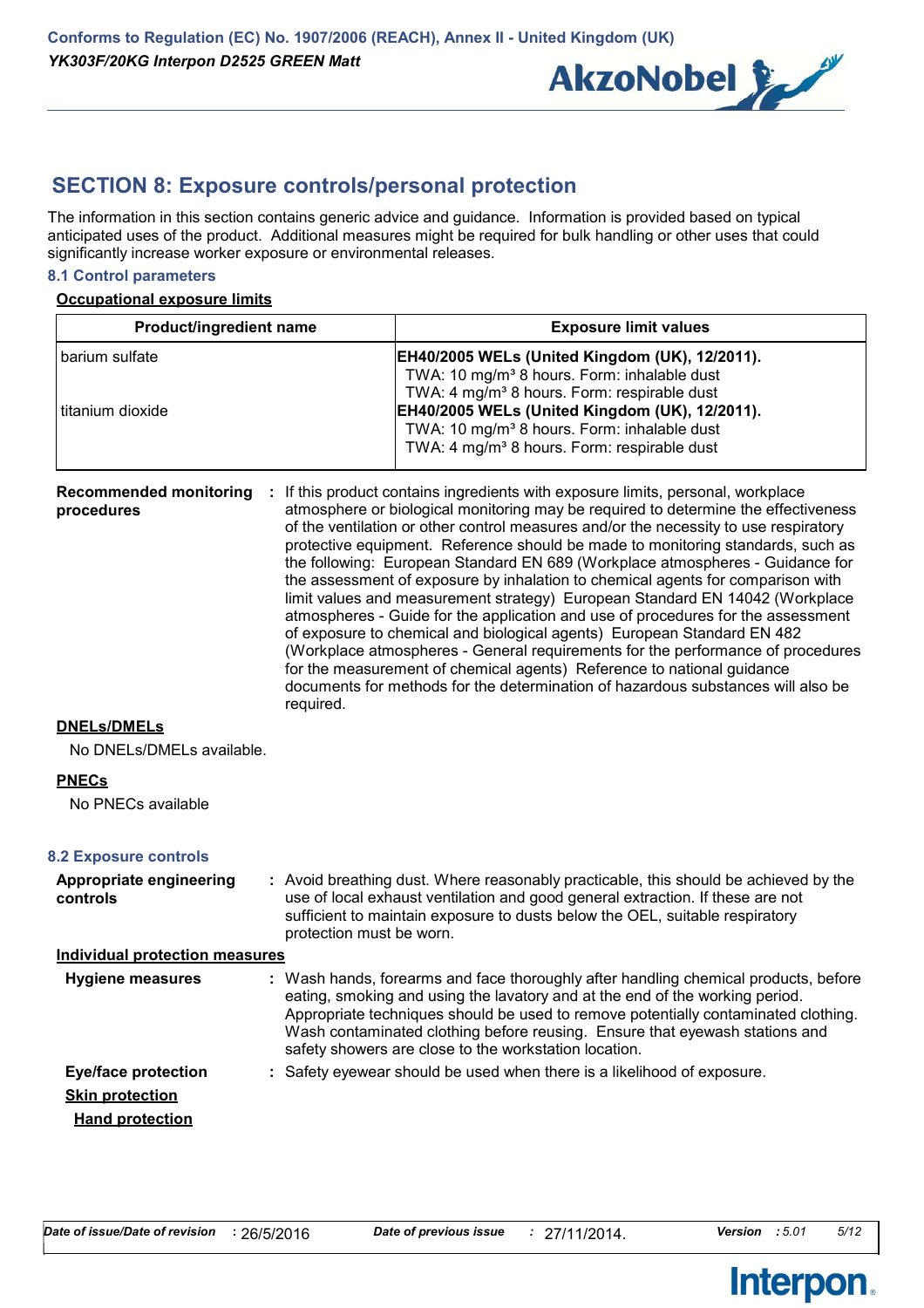

| <b>Gloves</b>                             | : For prolonged or repeated handling, use the following type of gloves:<br>Vinyl gloves. (EN 374).<br>Nitrile gloves. (EN374).<br>The instructions and information provided by the glove manufacturer on use,<br>storage, maintenance and replacement must be followed. Barrier creams may help<br>to protect the exposed areas of the skin but should not be applied once exposure<br>has occurred. |
|-------------------------------------------|------------------------------------------------------------------------------------------------------------------------------------------------------------------------------------------------------------------------------------------------------------------------------------------------------------------------------------------------------------------------------------------------------|
|                                           | The user must check that the final choice of type of glove selected for handling this<br>product is the most appropriate and takes into account the particular conditions of<br>use, as included in the user's risk assessment.                                                                                                                                                                      |
| <b>Body protection</b>                    | : Personnel should wear protective clothing. Care should be taken in the selection of<br>protective clothing to ensure that inflammation and irritation of the skin at the neck<br>and wrists through contact with the powder are avoided.                                                                                                                                                           |
| Other skin protection                     | : Appropriate footwear and any additional skin protection measures should be<br>selected based on the task being performed and the risks involved and should be<br>approved by a specialist before handling this product.                                                                                                                                                                            |
| <b>Respiratory protection</b>             | : If workers are exposed to concentrations above the exposure limit, they must use<br>appropriate, certified respirators.                                                                                                                                                                                                                                                                            |
|                                           | Dry sanding, flame cutting and/or welding of the dry paint film will give rise to dust<br>and/or hazardous fumes. Wet sanding/flatting should be used wherever possible. If<br>exposure cannot be avoided by the provision of local exhaust ventilation, suitable<br>respiratory protective equipment should be used.                                                                                |
| <b>Environmental exposure</b><br>controls | : Do not allow to enter drains or watercourses.                                                                                                                                                                                                                                                                                                                                                      |

### **SECTION 9: Physical and chemical properties**

#### **9.1 Information on basic physical and chemical properties**

| <b>Appearance</b>                               |                                                                   |
|-------------------------------------------------|-------------------------------------------------------------------|
| <b>Physical state</b>                           | : Solid. [Powder.]                                                |
| Colour                                          | : Various                                                         |
| Odour                                           | : Odourless.                                                      |
| pH                                              | : Not applicable.                                                 |
| <b>Flash point</b>                              | : Closed cup: Not applicable.                                     |
| Upper/lower flammability or<br>explosive limits | : 20 - 70 g/m <sup>3</sup>                                        |
| Vapour density                                  | : Not available.                                                  |
| <b>Relative density</b>                         | : 1.2 to 1.9 [ISO 8130-2/-3]                                      |
| Solubility(ies)                                 | : Insoluble in the following materials: cold water and hot water. |
| <b>Auto-ignition temperature</b>                | $: 450$ to 600 $^{\circ}$ C                                       |
| Minimum ignition energy (mJ)                    | $\pm 5$ to 20                                                     |

#### **9.2 Other information**

In operations where the powder is recovered for reuse, the average particle size may change and this in turn can lead to an alteration in MIE.

Interpon.

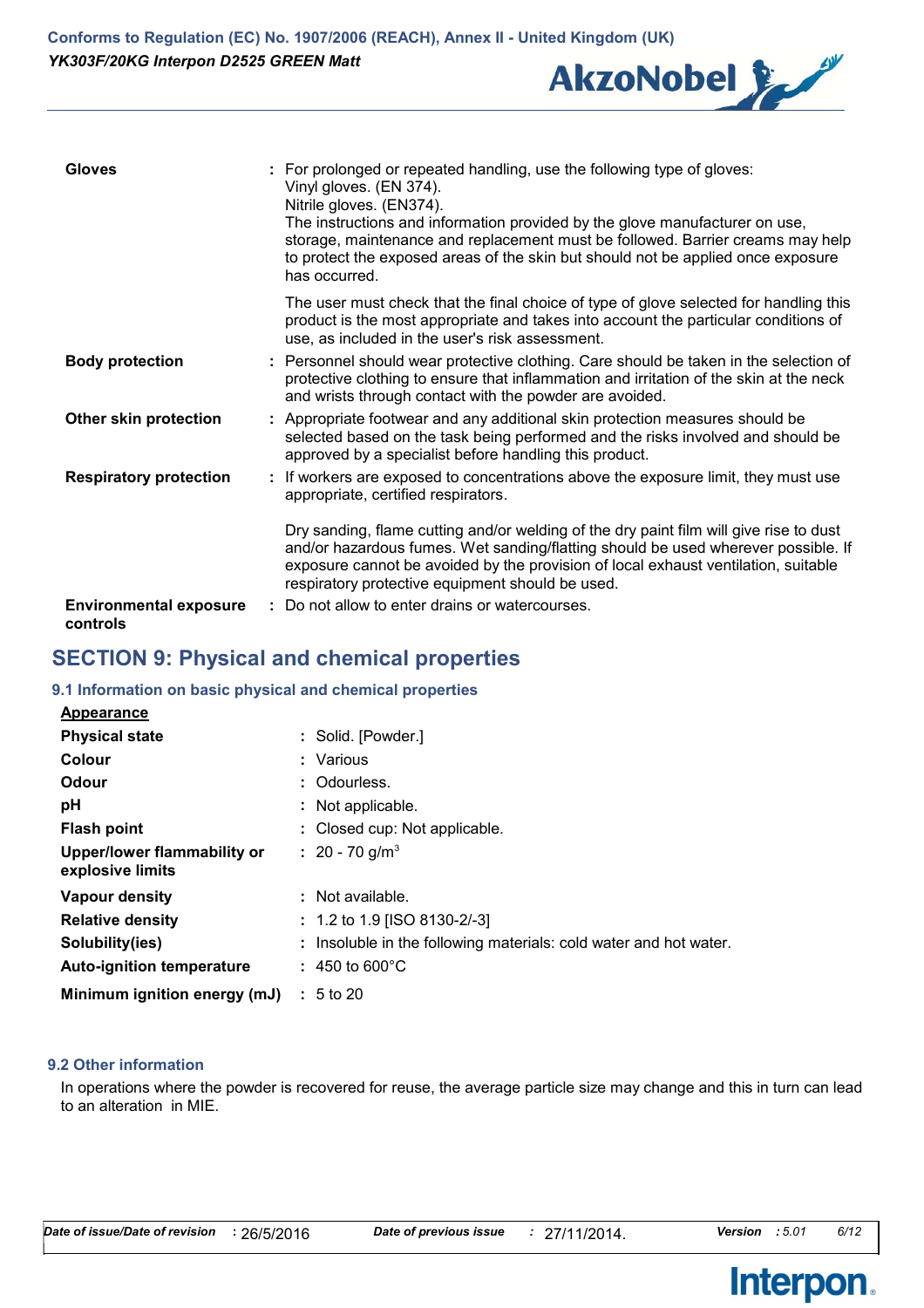

### **SECTION 10: Stability and reactivity**

| <b>10.1 Reactivity</b>                          | : No specific test data related to reactivity available for this product or its ingredients.              |
|-------------------------------------------------|-----------------------------------------------------------------------------------------------------------|
| <b>10.2 Chemical stability</b>                  | : Stable under recommended storage and handling conditions (see Section 7).                               |
| 10.3 Possibility of<br>hazardous reactions      | : Under normal conditions of storage and use, hazardous reactions will not occur.                         |
| <b>10.4 Conditions to avoid</b>                 | : When exposed to high temperatures may produce hazardous decomposition<br>products.                      |
| 10.5 Incompatible materials                     | : Not applicable.                                                                                         |
| <b>10.6 Hazardous</b><br>decomposition products | : Under normal conditions of storage and use, hazardous decomposition products<br>should not be produced. |

### **SECTION 11: Toxicological information**

#### **11.1 Information on toxicological effects**

There are no data available on the mixture itself. The mixture has been assessed following the conventional method of the CLP Regulation (EC) No 1272/2008 and is classified for toxicological properties accordingly. See Sections 2 and 3 for details.

This takes into account, where known, delayed and immediate effects and also chronic effects of components from short-term and long-term exposure by oral, inhalation and dermal routes of exposure and eye contact. Coating powders can cause localised skin irritation in folds of the skin or under tight clothing.

| <b>Acute toxicity</b>                                   |                  |  |  |  |
|---------------------------------------------------------|------------------|--|--|--|
| <b>Conclusion/Summary</b>                               | : Not available. |  |  |  |
| <b>Acute toxicity estimates</b>                         |                  |  |  |  |
| Not available.                                          |                  |  |  |  |
| <b>Irritation/Corrosion</b>                             |                  |  |  |  |
| <b>Conclusion/Summary</b>                               | Not available.   |  |  |  |
| Sensitisation                                           |                  |  |  |  |
| <b>Conclusion/Summary</b>                               | Not available.   |  |  |  |
| <u>Mutagenicity</u>                                     |                  |  |  |  |
| <b>Conclusion/Summary</b>                               | Not available.   |  |  |  |
| <u>Carcinogenicity</u>                                  |                  |  |  |  |
| <b>Conclusion/Summary</b>                               | Not available.   |  |  |  |
| <b>Reproductive toxicity</b>                            |                  |  |  |  |
| <b>Conclusion/Summary</b>                               | Not available.   |  |  |  |
| <b>Teratogenicity</b>                                   |                  |  |  |  |
| <b>Conclusion/Summary</b>                               | Not available.   |  |  |  |
| <u>Specific target organ toxicity (single exposure)</u> |                  |  |  |  |
| Not available.                                          |                  |  |  |  |
|                                                         |                  |  |  |  |

#### **Specific target organ toxicity (repeated exposure)**

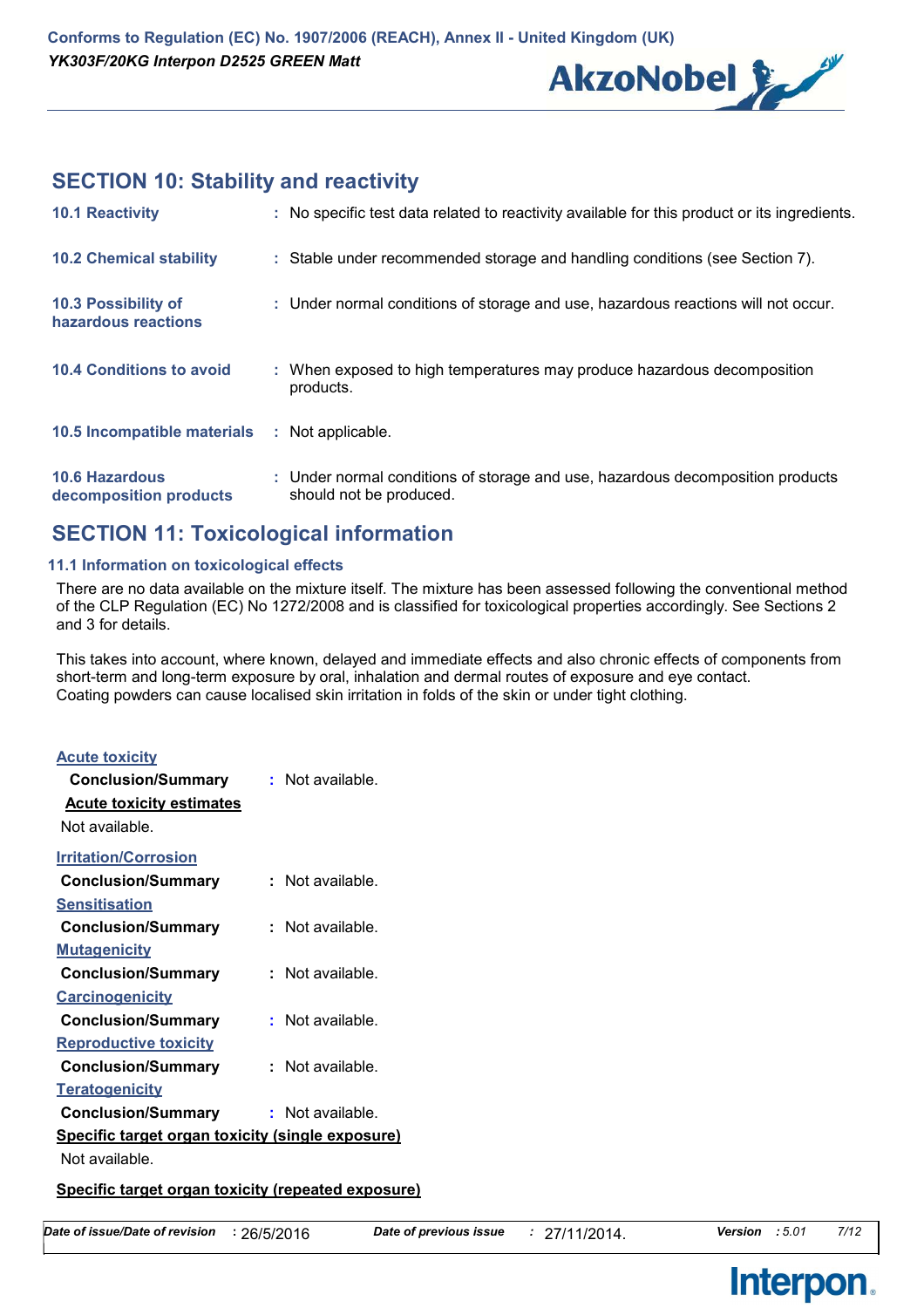

Not available.

#### **Aspiration hazard**

Not available.

**Other information :** : Not available.

### **SECTION 12: Ecological information**

#### **12.1 Toxicity**

There are no data available on the mixture itself. Coating powder residues should not be allowed to enter drains or watercourses or be deposited where they could affect ground or surface waters.

The mixture has been assessed following the summation method of the CLP Regulation (EC) No 1272/2008 and is not classified as hazardous to the environment.

**Conclusion/Summary :** Not available.

#### **12.2 Persistence and degradability**

| <b>Conclusion/Summary</b> | : Not available. |
|---------------------------|------------------|
|---------------------------|------------------|

#### **12.3 Bioaccumulative potential**

Not available.

| <b>12.4 Mobility in soil</b>              |                  |
|-------------------------------------------|------------------|
| Soil/water partition<br>coefficient (Koc) | : Not available. |
| <b>Mobility</b>                           | : Not available. |

#### **12.5 Results of PBT and vPvB assessment**

| <b>PBT</b> | : Not applicable. |
|------------|-------------------|
| vPvB       | : Not applicable. |

**12.6 Other adverse effects** : No known significant effects or critical hazards.

### **SECTION 13: Disposal considerations**

The information in this section contains generic advice and guidance. The list of Identified Uses in Section 1 should be consulted for any available use-specific information provided in the Exposure Scenario(s).

Do not allow to enter drains or watercourses.

Dispose of according to all federal, state and local applicable regulations.

If this product is mixed with other wastes, the original waste product code may no longer apply and the appropriate code should be assigned.

For further information, contact your local waste authority.

#### **13.1 Waste treatment methods**

### **Product**



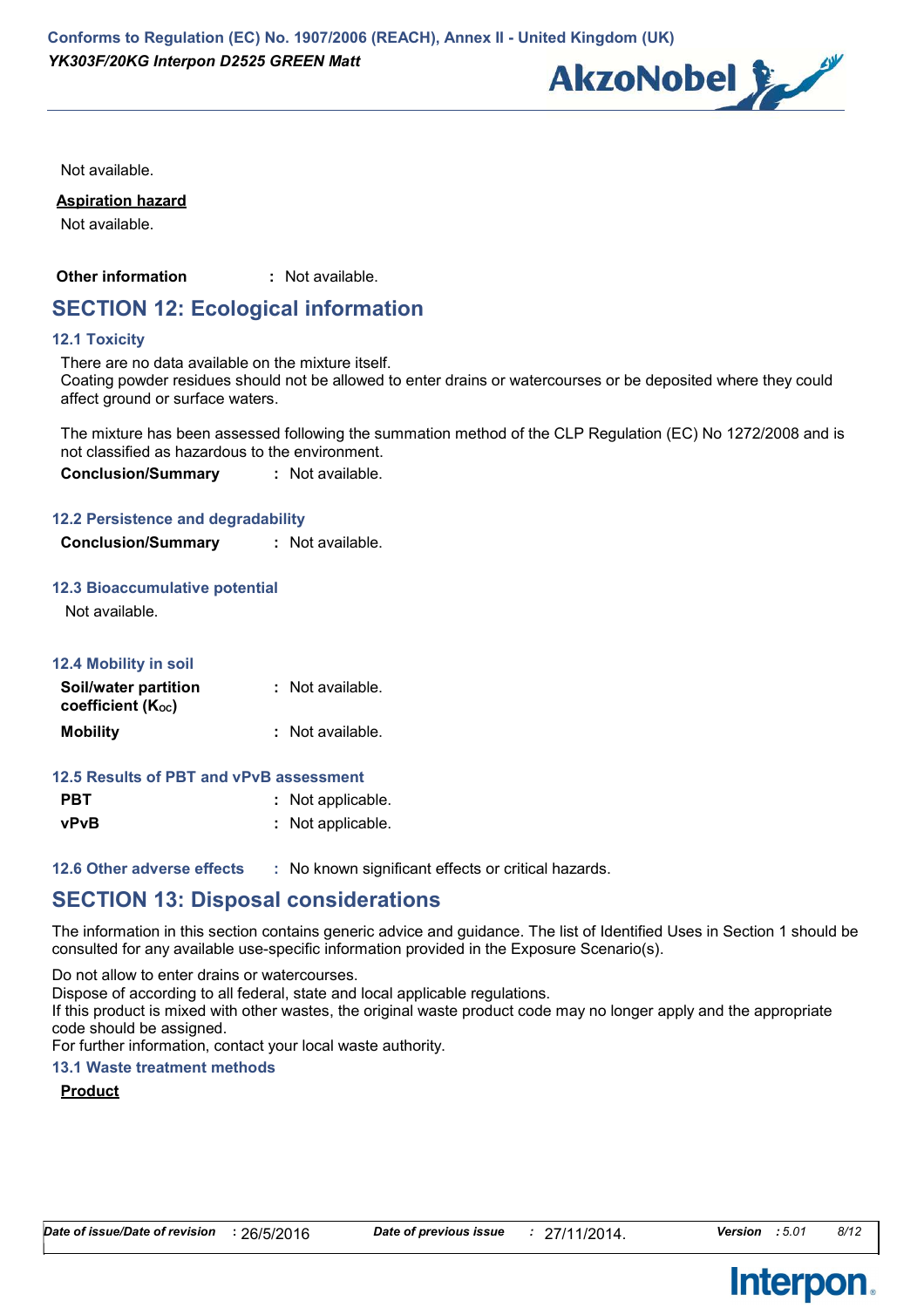

| <b>Methods of disposal</b>        | The generation of waste should be avoided or minimised wherever possible.<br>Disposal of this product, solutions and any by-products should at all times comply<br>with the requirements of environmental protection and waste disposal legislation<br>and any regional local authority requirements. Dispose of surplus and non-<br>recyclable products via a licensed waste disposal contractor. Waste should not be<br>disposed of untreated to the sewer unless fully compliant with the requirements of<br>all authorities with jurisdiction. |  |
|-----------------------------------|----------------------------------------------------------------------------------------------------------------------------------------------------------------------------------------------------------------------------------------------------------------------------------------------------------------------------------------------------------------------------------------------------------------------------------------------------------------------------------------------------------------------------------------------------|--|
| Hazardous waste                   | : Within the present knowledge of the supplier, this product is not regarded as<br>hazardous waste, as defined by EU Directive 91/689/EEC.                                                                                                                                                                                                                                                                                                                                                                                                         |  |
| European waste<br>catalogue (EWC) | : The European Waste Catalogue classification of this product, when disposed of as<br>waste, is: 08 02 01                                                                                                                                                                                                                                                                                                                                                                                                                                          |  |
| <u>Packaging</u>                  |                                                                                                                                                                                                                                                                                                                                                                                                                                                                                                                                                    |  |
| <b>Methods of disposal</b>        | : The generation of waste should be avoided or minimised wherever possible. Waste<br>packaging should be recycled. Incineration or landfill should only be considered<br>when recycling is not feasible.                                                                                                                                                                                                                                                                                                                                           |  |
| <b>Disposal considerations</b>    | : Using information provided in this safety data sheet, advice should be obtained from<br>the relevant waste authority on the classification of empty containers.<br>Empty containers must be scrapped or reconditioned.<br>Dispose of containers contaminated by the product in accordance with local or<br>national legal provisions.                                                                                                                                                                                                            |  |
| Type of packaging                 | European waste catalogue (EWC)                                                                                                                                                                                                                                                                                                                                                                                                                                                                                                                     |  |
| <b>CEPE Paint Guidelines</b>      | 15 01 01<br>Cardboard.<br>15 01 02<br>Plastic.                                                                                                                                                                                                                                                                                                                                                                                                                                                                                                     |  |

**Special precautions :** This material and its container must be disposed of in a safe way. Empty containers or liners may retain some product residues. Avoid dispersal of spilt material and runoff and contact with soil, waterways, drains and sewers.

### **SECTION 14: Transport information**

|                                           | <b>ADR/RID</b> | <b>IMDG</b>              | <b>IATA</b>    |
|-------------------------------------------|----------------|--------------------------|----------------|
| 14.1 UN number                            | Not regulated. | Not regulated.           | Not regulated. |
| 14.2 UN proper<br>shipping name           | Not regulated. | Not regulated.           | Not regulated. |
| <b>14.3 Transport</b><br>hazard class(es) | Not regulated. | Not regulated.           | Not regulated. |
| 14.4 Packing<br>group                     |                | -                        |                |
| 14.5<br><b>Environmental</b><br>hazards   | No.            | No.                      | No.            |
| <b>Additional</b><br>information          | -              | $\overline{\phantom{0}}$ |                |

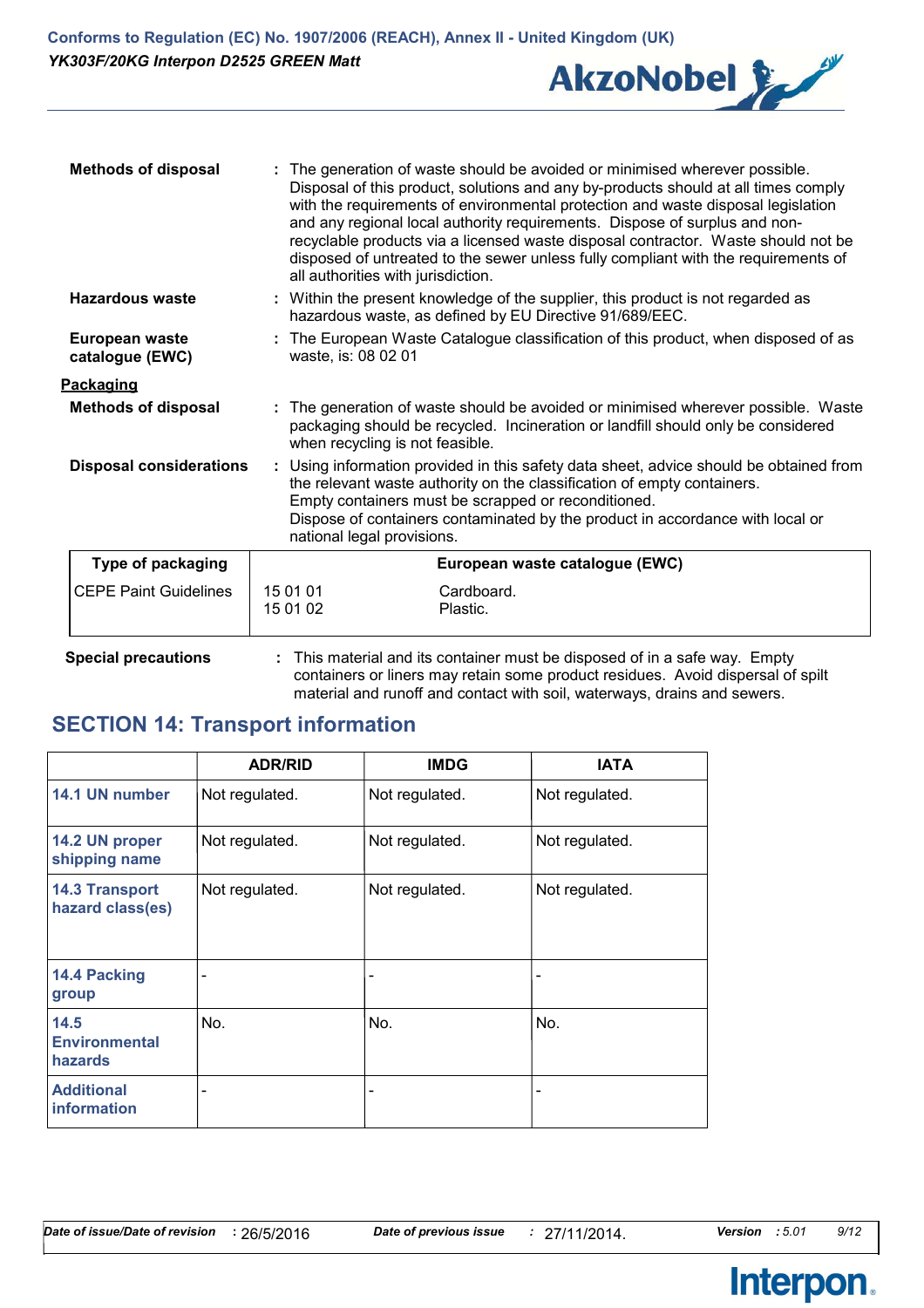

| user                                                                                                                                              | 14.6 Special precautions for : Transport within user's premises: always transport in closed containers that are<br>upright and secure. Ensure that persons transporting the product know what to do in<br>the event of an accident or spillage.                                                     |
|---------------------------------------------------------------------------------------------------------------------------------------------------|-----------------------------------------------------------------------------------------------------------------------------------------------------------------------------------------------------------------------------------------------------------------------------------------------------|
| <b>14.7 Transport in bulk</b><br>according to Annex II of<br><b>MARPOL 73/78 and the IBC</b><br>Code                                              | : Not available.                                                                                                                                                                                                                                                                                    |
| <b>SECTION 15: Regulatory information</b>                                                                                                         | 15.1 Safety, health and environmental regulations/legislation specific for the substance or mixture                                                                                                                                                                                                 |
| EU Regulation (EC) No. 1907/2006 (REACH)                                                                                                          |                                                                                                                                                                                                                                                                                                     |
|                                                                                                                                                   | <b>Annex XIV - List of substances subject to authorisation</b>                                                                                                                                                                                                                                      |
| <b>Annex XIV</b>                                                                                                                                  |                                                                                                                                                                                                                                                                                                     |
| None of the components are listed.                                                                                                                |                                                                                                                                                                                                                                                                                                     |
| <b>Substances of very high concern</b>                                                                                                            |                                                                                                                                                                                                                                                                                                     |
| None of the components are listed.                                                                                                                |                                                                                                                                                                                                                                                                                                     |
| <b>Annex XVII - Restrictions : Not applicable.</b><br>on the manufacture,<br>placing on the market<br>and use of certain<br>dangerous substances, |                                                                                                                                                                                                                                                                                                     |
| mixtures and articles                                                                                                                             |                                                                                                                                                                                                                                                                                                     |
| <b>Other EU regulations</b>                                                                                                                       |                                                                                                                                                                                                                                                                                                     |
| <b>VOC</b>                                                                                                                                        | : Not applicable.                                                                                                                                                                                                                                                                                   |
| <b>VOC for Ready-for-Use</b><br><b>Mixture</b>                                                                                                    | : Not applicable.                                                                                                                                                                                                                                                                                   |
| <b>Europe inventory</b>                                                                                                                           | : Not determined.                                                                                                                                                                                                                                                                                   |
| <b>Seveso II Directive</b>                                                                                                                        |                                                                                                                                                                                                                                                                                                     |
| This product is not controlled under the Seveso Directive.                                                                                        |                                                                                                                                                                                                                                                                                                     |
| <b>National requlations</b>                                                                                                                       |                                                                                                                                                                                                                                                                                                     |
| Industrial use                                                                                                                                    | : The information contained in this safety data sheet does not constitute the user's<br>own assessment of workplace risks, as required by other health and safety<br>legislation. The provisions of the national health and safety at work regulations apply<br>to the use of this product at work. |
| <b>International requlations</b>                                                                                                                  |                                                                                                                                                                                                                                                                                                     |
| Not listed.                                                                                                                                       | <b>Chemical Weapon Convention List Schedules I, II &amp; III Chemicals</b>                                                                                                                                                                                                                          |
| <b>Montreal Protocol (Annexes A, B, C, E)</b><br>Not listed.                                                                                      |                                                                                                                                                                                                                                                                                                     |
| Not listed.                                                                                                                                       | <b>Stockholm Convention on Persistent Organic Pollutants</b>                                                                                                                                                                                                                                        |
| <b>Rotterdam Convention on Prior Inform Consent (PIC)</b><br>Not listed.                                                                          |                                                                                                                                                                                                                                                                                                     |
| <b>UNECE Aarhus Protocol on POPs and Heavy Metals</b><br>Not listed.                                                                              |                                                                                                                                                                                                                                                                                                     |
| <b>International lists</b>                                                                                                                        |                                                                                                                                                                                                                                                                                                     |

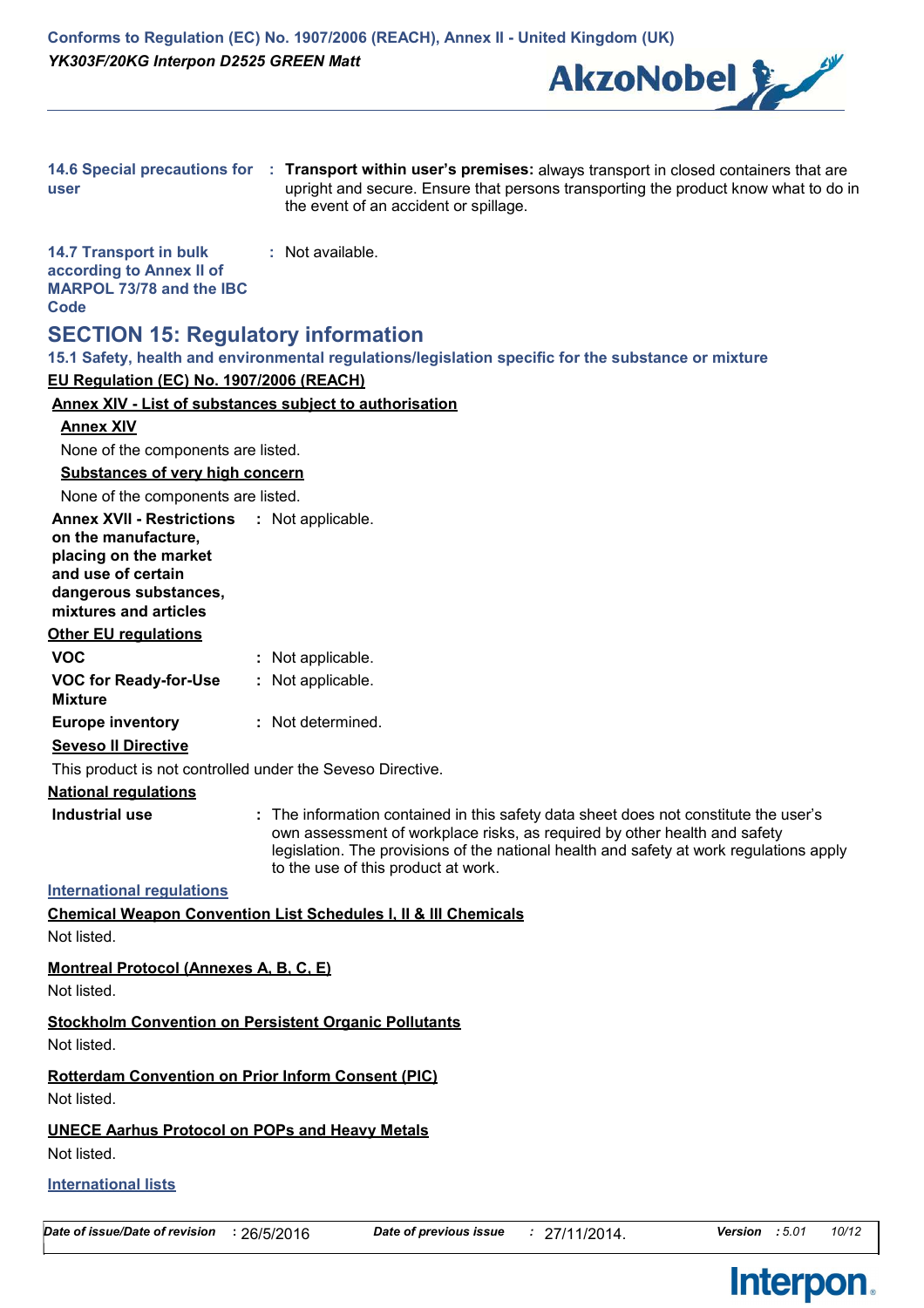

#### **National inventory**

| <b>Australia</b>         | : All components are listed or exempted. |
|--------------------------|------------------------------------------|
| Canada                   | : Not determined.                        |
| China                    | : Not determined.                        |
| Japan                    | : Not determined.                        |
| <b>Malaysia</b>          | : Not determined.                        |
| <b>New Zealand</b>       | : Not determined.                        |
| <b>Philippines</b>       | : Not determined.                        |
| <b>Republic of Korea</b> | : Not determined.                        |
| Taiwan                   | Not determined.                          |
| <b>United States</b>     | : All components are listed or exempted. |
|                          |                                          |

#### **15.2 Chemical Safety :** No Chemical Safety Assessment has been carried out.

**Assessment**

**SECTION 16: Other information**

| <b>CEPE code</b>                     | : 3<br>Indicates information that has changed from previously issued version.                                                                                                                                                                                                                                                                                                                                                                 |
|--------------------------------------|-----------------------------------------------------------------------------------------------------------------------------------------------------------------------------------------------------------------------------------------------------------------------------------------------------------------------------------------------------------------------------------------------------------------------------------------------|
| <b>Abbreviations and</b><br>acronyms | $:$ ATE = Acute Toxicity Estimate<br>CLP = Classification, Labelling and Packaging Regulation [Regulation (EC) No.<br>1272/2008]<br>DMEL = Derived Minimal Effect Level<br>$DNFL = Derived No Effect Level$<br>EUH statement = CLP-specific Hazard statement<br>PBT = Persistent, Bioaccumulative and Toxic<br>PNEC = Predicted No Effect Concentration<br>RRN = REACH Registration Number<br>vPvB = Very Persistent and Very Bioaccumulative |

#### **Procedure used to derive the classification according to Regulation (EC) No. 1272/2008 [CLP/GHS]**

| <b>Classification</b><br>Not classified.         |                   | <b>Justification</b> |
|--------------------------------------------------|-------------------|----------------------|
|                                                  |                   |                      |
| Full text of abbreviated H<br>statements         | : Not applicable. |                      |
| <b>Full text of classifications</b><br>[CLP/GHS] | : Not applicable. |                      |
| <b>Full text of abbreviated R</b><br>phrases     | : Not applicable. |                      |
| <b>Full text of classifications</b><br>[DSD/DPD] | : Not applicable. |                      |
| Date of printing                                 | : 27/5/2016.      |                      |
| Date of issue/ Date of<br>revision               | : 26/5/2016       |                      |
| Date of previous issue                           | : 27/11/2014.     |                      |
| <b>Version</b>                                   | : 5.01            |                      |
| <b>Notice to reader</b>                          |                   |                      |